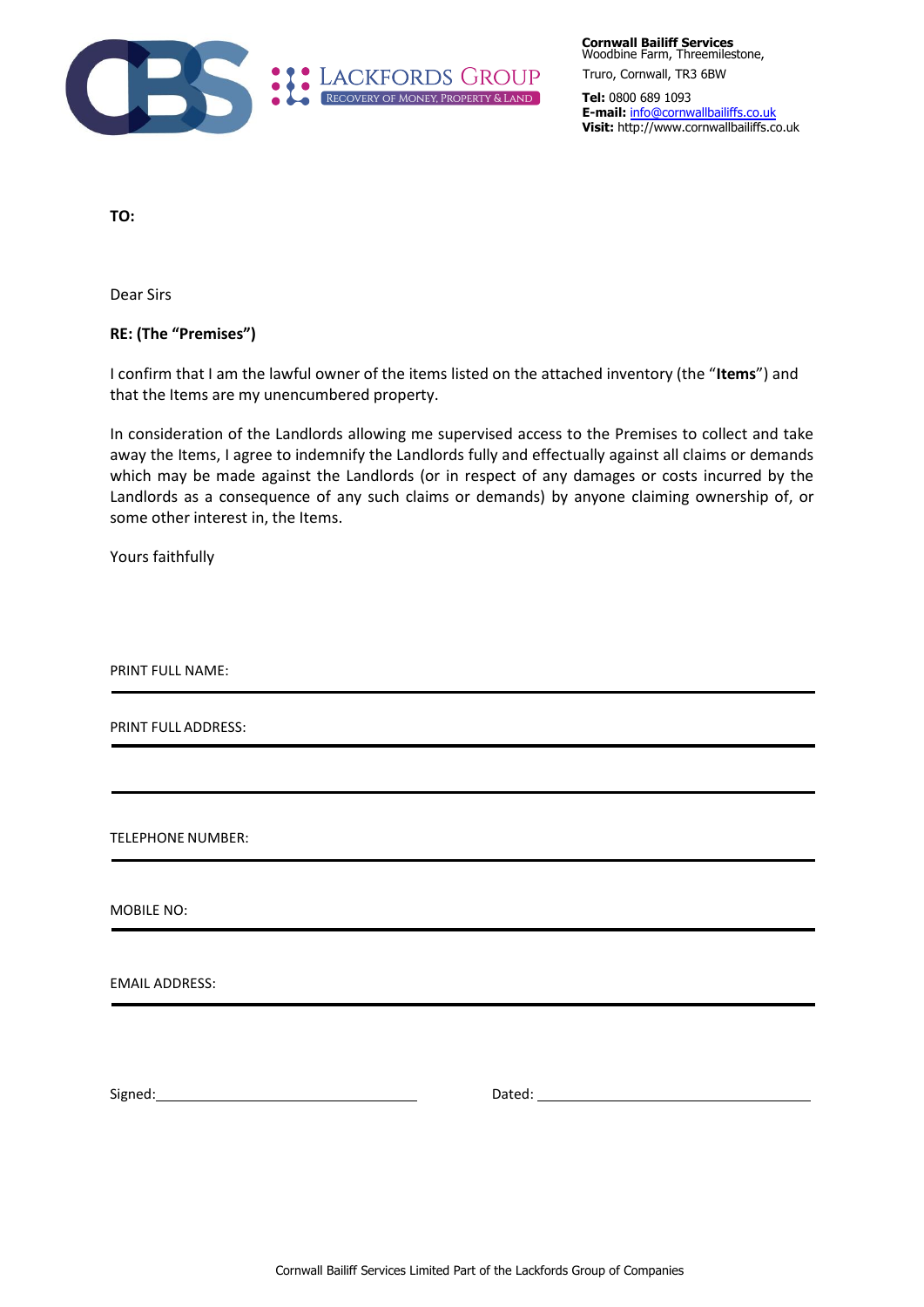

**Cornwall Bailiff Services** Woodbine Farm, Threemilestone, Truro, Cornwall, TR3 6BW

**Tel:** 0800 689 1093 **E-mail:** info@cornwallbailiffs.co.uk **Visit:** http://www.cornwallbailiffs.co.uk

## **SCHEDULE OF ITEMS**

| No. | Item Description | No. | <b>Item Description</b> |
|-----|------------------|-----|-------------------------|
|     |                  |     |                         |
|     |                  |     |                         |
|     |                  |     |                         |
|     |                  |     |                         |
|     |                  |     |                         |
|     |                  |     |                         |
|     |                  |     |                         |
|     |                  |     |                         |
|     |                  |     |                         |
|     |                  |     |                         |
|     |                  |     |                         |
|     |                  |     |                         |
|     |                  |     |                         |
|     |                  |     |                         |
|     |                  |     |                         |
|     |                  |     |                         |
|     |                  |     |                         |
|     |                  |     |                         |
|     |                  |     |                         |
|     |                  |     |                         |
|     |                  |     |                         |
|     |                  |     |                         |
|     |                  |     |                         |
|     |                  |     |                         |
|     |                  |     |                         |
|     |                  |     |                         |
|     |                  |     |                         |
|     |                  |     |                         |
|     |                  |     |                         |
|     |                  |     |                         |